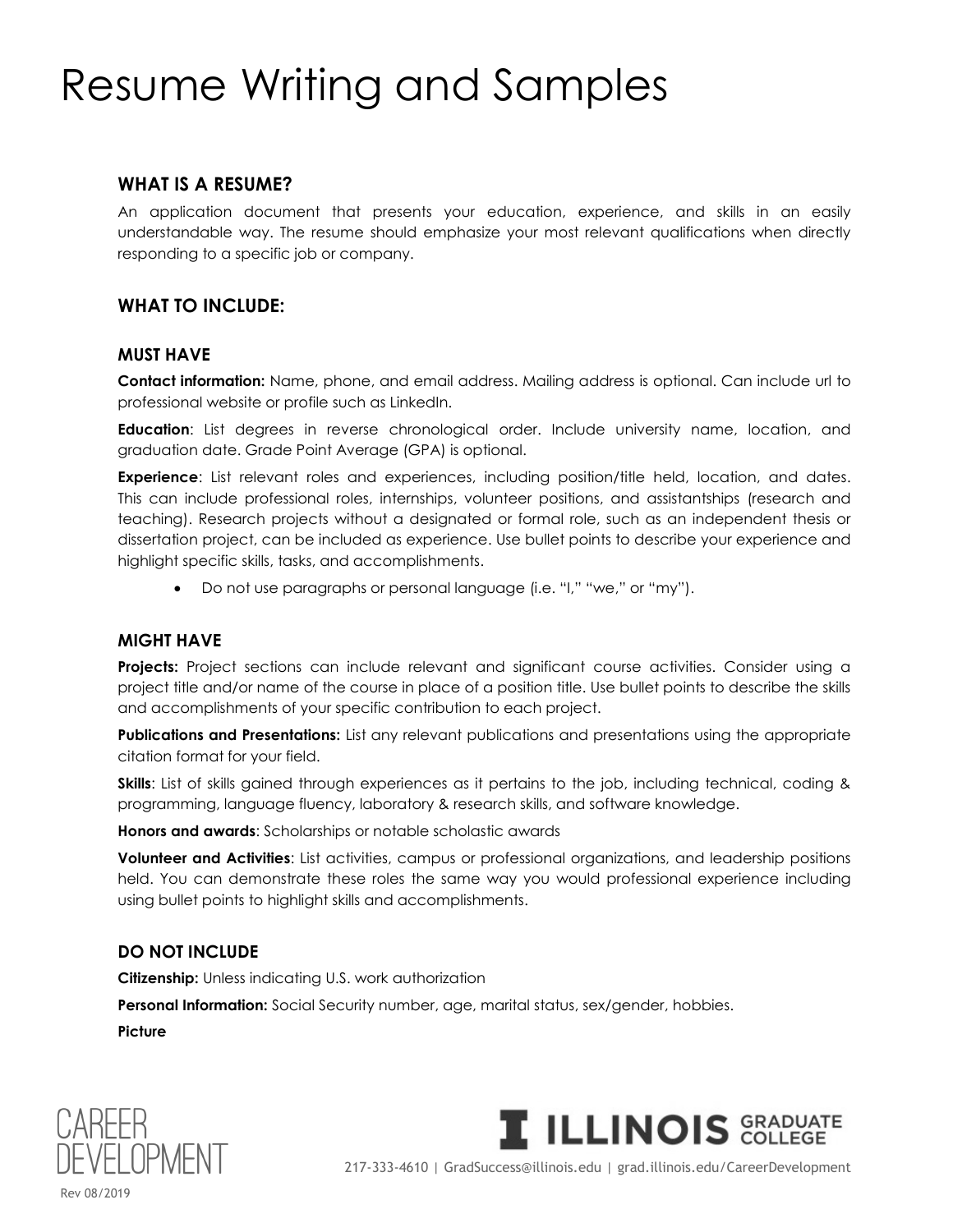## **PRINCIPLES OF STRONG APPLICATION MATERIALS**

#### **KNOW YOUR AUDIENCE**

Before you start writing, answer the following questions:

- Who will be reading your documents?
- What skills, experiences, or values are most important to them? Read the job description carefully and research their organization.
- How can you connect your experiences with their needs?

#### **HIGHLIGHT RELEVANT EXPERIENCE**

- Select a format that emphasizes your most relevant experience.
- Why are you applying for this position? Make connections that show how your experience is relevant. Don't make the employer guess!
- For less relevant experiences, highlight the transferable skills that are used in both positions.

#### **ARTICULATE YOUR VALUE**

- Demonstrate what you did and emphasize your skills using specific examples.
- Show the impact of your work and what sets you apart from other applicants.
- Use action verbs that draw attention to *your* role.

#### **MAKE IT VISUALLY APPEALING**

Hiring organizations receive many documents and scan them quickly. To make a strong impression in a short amount of time:

- Choose a simple layout with white space and clear fonts.
- Put important information in highly visible locations—at the top or left side.
- Use bold, italics, and capitalization strategically.
- Keep it clear and concise.
- Proofread, proofread, proofread until the document is flawless.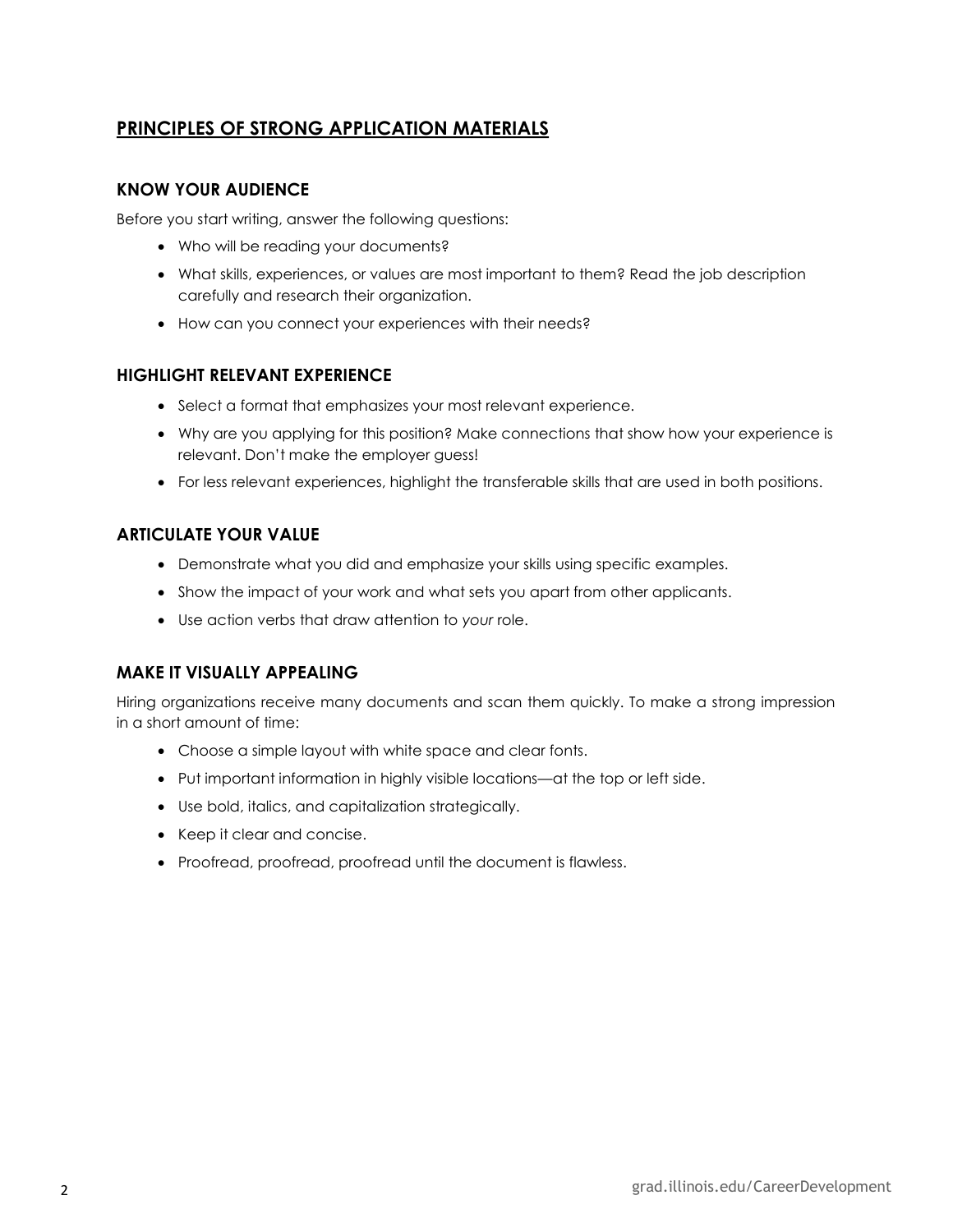## **JORDAN MICHAELS**

(888) 888-8888 · imstudent@illinois.edu · www.linkedin.com/jordan-michaels12345

## **EDUCATION**

## **MS in Political Science**

University of Illinois at Urbana-Champaign

• GPA: 3.68/4.00

## **BS in Sociology**

University of Illinois at Urbana-Champaign

- **I** Minor: Civic Leadership
- GPA: 3.92/4.00, summa cum laude

## **RELEVANT PROJECTS**

## **Voter Turnout Quantitative Research Project**

Course: Campaigning To Win

- Examined and catalogued over 50 publicly available records of voter turnout data for presidential elections across 5 counties in the state of Illinois
- Used Excel to devise forecasting model of future voter turnout behavior considering variables associated with area unemployment and job growth trends
- Reported original findings through poster presentation at department research symposium

## **Lobbying Innovation Qualitative Research Project**

Course: Collective Action & Interest Groups

- Conducted focus group and individual interviews with 4 professional lobbyists about communication and persuasion strategies involving highly technical topics
- Coded and analyzed over ten hours of recorded audio interviews using topic modeling and text mining methods
- Developed database of persuasive messaging keywords and created dynamic data visualization dashboard using Tableau
- Documented findings in white paper accessible at www.lobbyinginnovation20xx.com

## **EMPLOYMENT EXPERIENCE**

## **Marketing Intern**

Business Strategies Inc., Chicago, IL

- Updated records and compiled contact information to generate new business leads
- Maintained company marketing calendar including writing original content for eight company events
- Designed custom portfolio covers for client sales meetings using Adobe InDesign

## **Client Services Associate**

The Campus Technology Store, Champaign, IL

- Provided assistance to customers by explaining specifications of various technical products
- Corresponded with over 100 external clients via email and telephone to troubleshoot hardware and software problems to improve customer experience

## **SKILLS**

- Data Visualization & Design: Tableau, Adobe Creative Suite (Photoshop, InDesign, Illustrator)
- Data Analysis: Python, SQL, Excel
- Project Management: Trello, Slack

## May 20XX

May 20XX

Spring 20XX

Fall 20XX

Summer 20XX

Fall 20XX-Present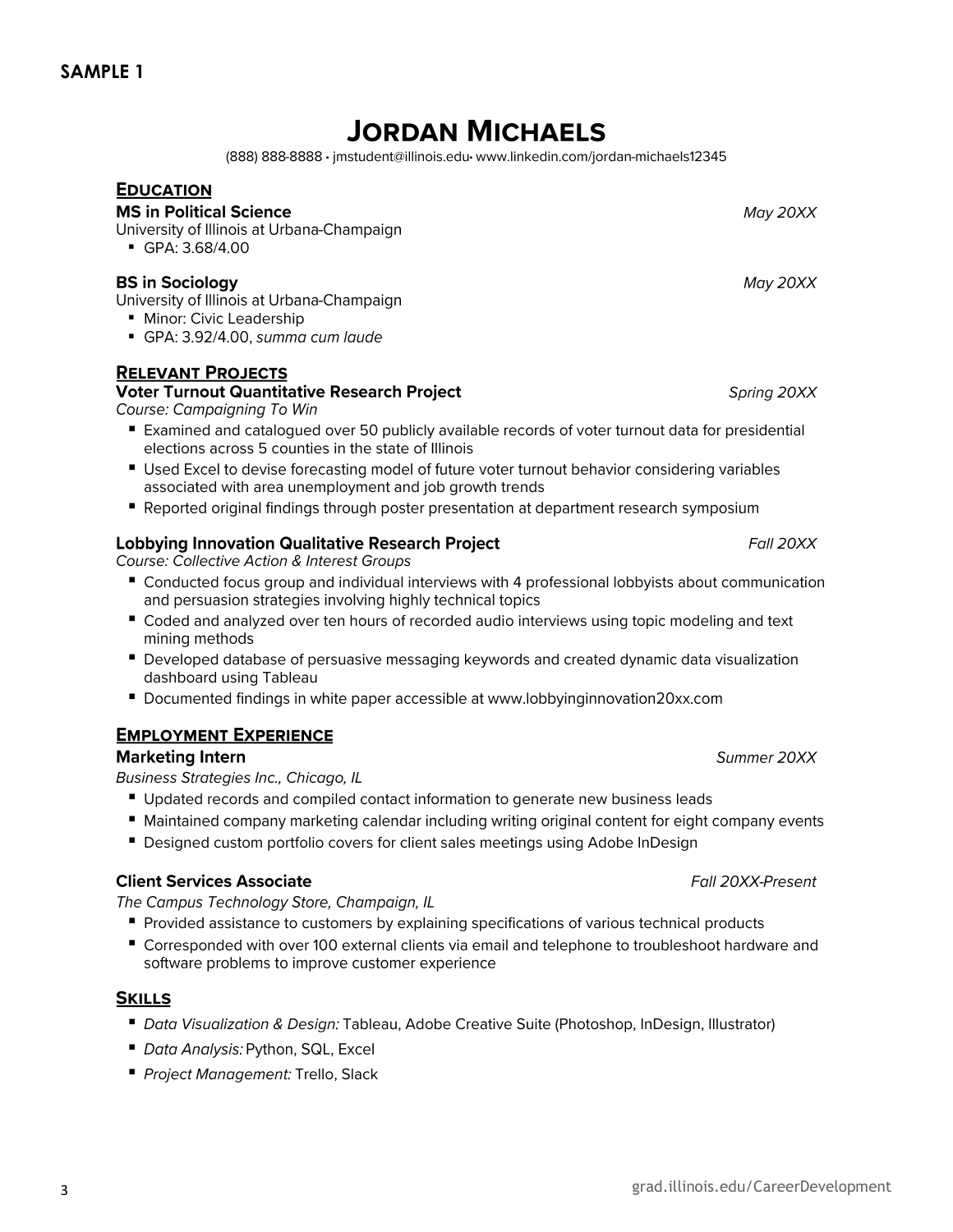## Claudia Russo

217-333-5555 | crusso@illinois.edu

## **EDUCATION PhD Candidate** | **Comparative Literature** with a focus on Hispanic Cultural Studies *May 20XX* University of Illinois at Urbana-Champaign *Thesis title*: Creative Writing Accusation in Second Generation Hispanic Families in the United States **MA** | **Hispanic Studies** *May 20XX* Lehigh University Bethlehem, PA **BS** | **Economics and International Relations** *Aug 20XX* Fairfield University Fairfield, CT Certificate in Latin American Studies; *magna cum laude* **COMMUNITY COLLEGE EXPERIENCE World Languages Coordinator** | Travis County Community College *20XX-20XX* • Coordinated all non-credit language courses offered through the Continuing Education department • Provided academic advising to approximately 75 students per semester regarding language placement and course selection • Served on search committees for all prospective language instructors • Designed three new courses, including content and curriculum • Supervised the selection and adoption of all language texts • Increased student enrollment by 15% through targeted marketing and recruitment within the community **Adjunct Spanish Instructor** |Travis County Community College *20XX-20XX* • Taught introductory Spanish to adults in the Continuing Education Department • Designed course curriculum for beginner level Spanish I and II and a cultural film studies course • Facilitated the teaching design of Spanish course curriculum for elementary-aged children

#### **Adjunct Spanish Instructor** | Redwood County Community College *20XX*

- Primary FLEX (Foreign Language Experience Program) instructor
- Supervised and managed 7 other instructors
- Educated a culturally and socioeconomically diverse group of middle school children
- Led a Spanish course at Redwood for home schooled children that served about 25 families

#### **UNIVERSITY TEACHING EXPERIENCE**

#### **Teaching Assistant** | Illinois *20XX-present*

- Primary course instructor for fourth semester, undergraduate-level Spanish
- Aided in developing course content for "Spanish in the Professions"
- Organized and facilitated classroom lessons, activities, and presentations
- Provided weekly individual instruction and guidance through tutoring and mentoring
- Effectively managed and taught up to four classes per semester
- Incorporated the use of multimedia into everyday instruction
- "Outstanding Instructor" for 3 consecutive semesters by Center for Teaching Excellence

#### **Adjunct Spanish Instructor** | Lehigh University *20XX*

- Primary course instructor for undergraduate intermediate Spanish
- Developed interactive course activities to engage students and increase participation
- Effectively used course related multimedia technologies including Gradebook and Blackboard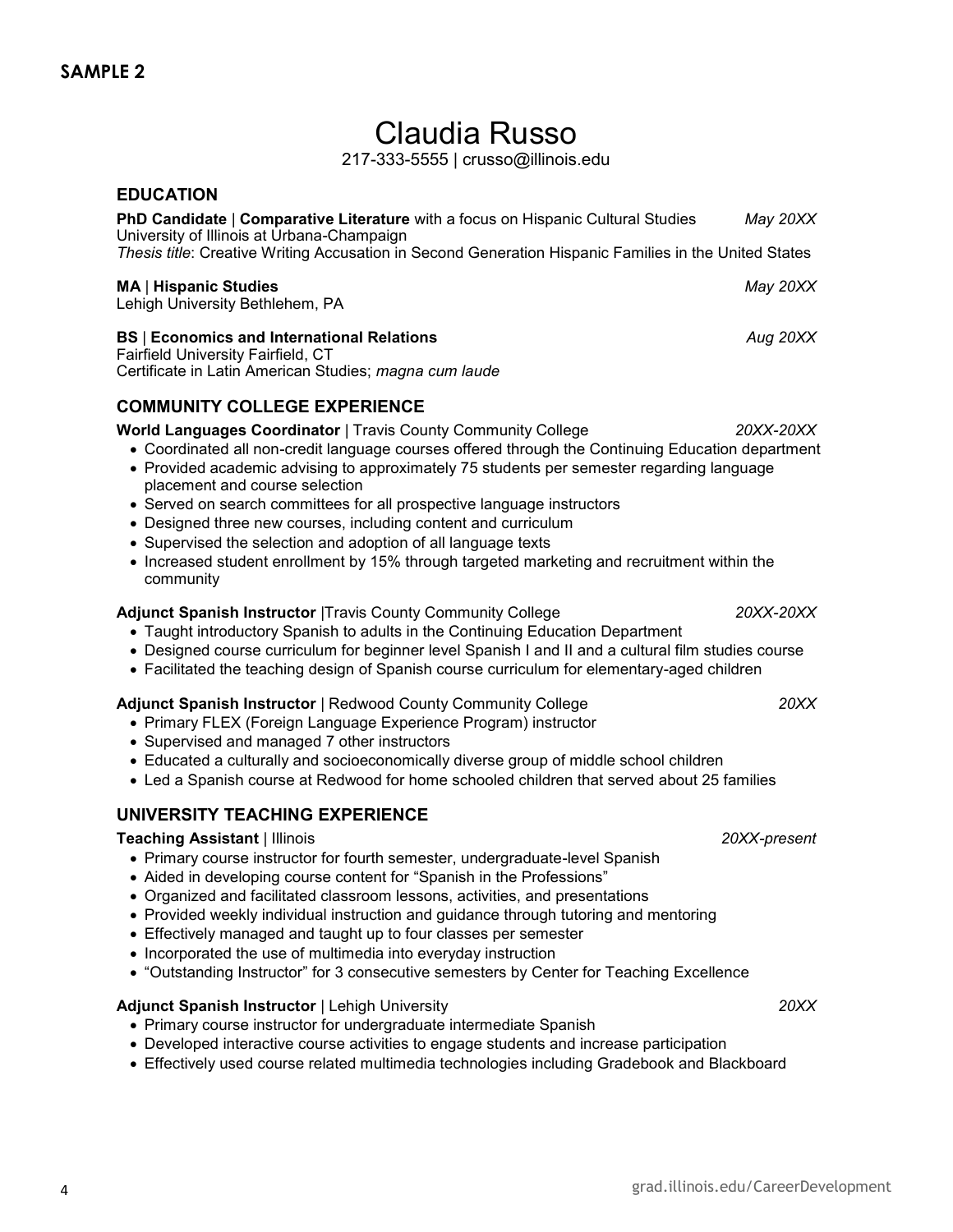## **SAMPLE 2 CONT'D**

**Co-instructor for a Translation Course** | Lehigh University *20XX*

- Graded students weekly papers and provided timely and constructive feedback
- Selected weekly class readings that allowed students to tie together course objectives and increase awareness of contemporary Hispanic issues in the U.S. and abroad
- Planned and prepared weekly class materials including handouts, lectures, slides and A/V materials
- Mentored and provided advice to students during their internship at the law school

## **LEADERSHIP AND SERVICE**

**Advisor** | Community Cultural Association | Illinois *20XX-present*

- Served as a liaison between the university and the Champaign-Urbana Hispanic community
- Collaborated with four other students to create a Cultural Film Series at Illinois
- Organized and collaborated various programs across campus including hosting an international coffee hour to promote cultural awareness and diversity throughout the community

## **Translator and Interpreter** | Lehigh Legal Clinic | Bethlehem, PA *20XX-20XX*

- Supported translation and interpretation requests when needed
- Assisted attorneys with international conference calling and witness interviews
- Accompanied attorneys and law students on client visits, court hearings and medical appointments
- Prepared, translated, and organized an 80-page document for the United Nations Council for Refugees and Migrant Workers

## **Editor & Co-founder** | Graduate Literary Magazine | Lehigh University *20XX-20XX*

• Established, designed, and promoted the creation of an online Spanish graduate student publication featuring samples of creative writing, poetry, short stories, translations, and travel journals

**Treasurer** | Graduate Student Council | Lehigh University *20XX-20XX*

- Promoted awareness of student government across campus
- Secured funding for charities such as Toys for Tots through various campus events
- Raised awareness and educated the student body about the university's mission statement
- Budgeted and administered the council's financial statements and records

## **Volunteer** | Bridgetown Memorial Hospital | Bridgetown, PA *Summer 20XX*

- Volunteered 6-8 hours per week in the Emergency Trauma Center and Hospital Clinic
- Facilitated bilingual translation for physicians and patients
- Attended weekly hospital seminars on various issues such as ethics and elderly care

## **LANGUAGES**

English | Native Speaker Spanish | Native Speaker French | Basic speaking and reading knowledge

Claudia Russo | 2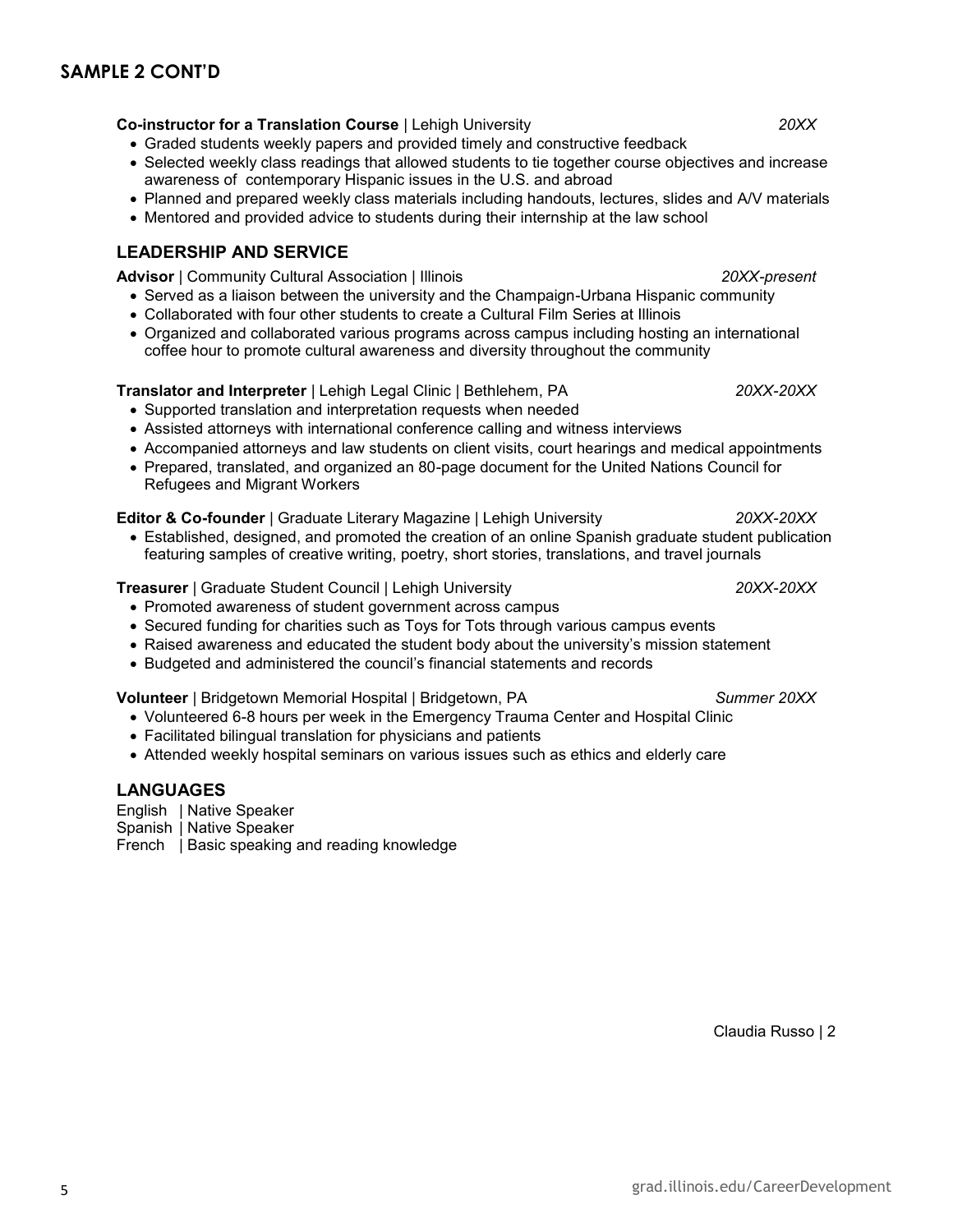## **David D. Davidson**

dddavidson@gmail.com | (847) 847 - 8478 333 Street Avenue | Urbana, IL 61801

#### **EDUCATION**

**University of Illinois at Urbana-Champaign (Illinois) Master's degree in Biology** | GPA: 3.8/4.0 Expected December 20XX **Bachelor's degree in Molecular and Cellular Biology** | GPA: 3.9/4.0 May 20XX

#### **SKILLS**

*Cell Biology*: Mammalian Cell Culture, Flow Cytometry, Immunofluorescence *Molecular Biology*: Calcium Quantification, PCR, DNA Isolation, Restriction Enzyme Analysis, ELISA *Protein Biology*: Protein Purification, SDS-PAGE, Western Blotting *Genetics*: Site-Directed Mutagenesis, DNA Cloning, DNA Quantification, Primer Design *Computer*: R, SPSS, SAS, GraphPad, HTML

#### **PROFESSIONAL & RESEARCH EXPERIENCE**

Graduate Research Assistant, Department of Biochemistry, Illinois September 20XX - Present

- Optimized an experimental assay to fluorescently measure calcium efflux during vacuole fusion, thereby providing improved biochemical analysis
- Designed experiments, problem solved issues and analyzed data for future publications
- Supervised several undergraduates by organizing responsibilities, designing and coordinating experiments, and training them in lab techniques, instrumentation, procedures, and daily tasks
- Presented data at bi-weekly joint lab meetings and departmental seminars

**Project Manager**, Illinois Business Consulting, Illinois January 20XX - Present

- Promoted from consultant to project manager and managed interdisciplinary student-consulting team to provide value-added solutions for start-up
- Contributed to 5 consulting projects with both start-up and established companies

#### **LEADERSHIP & VOLUNTEER EXPERIENCE**

| Vice-President, Biology Registered Student Organization, Illinois                               | January 20XX - Present |  |
|-------------------------------------------------------------------------------------------------|------------------------|--|
| • Coordinate recruitment of new members and have grown organization by 25% over the past year   |                        |  |
| • Facilitate student meetings and provide program support to organization sponsored events      |                        |  |
| Volunteer, Big Brother/ Big Sister Program, Champaign, IL                                       | March 20XX - Present   |  |
| • Fundraise and assist in planning for community volunteer events to raise awareness            |                        |  |
| • Mentor elementary-age children and provide consistent experiences through positive activities |                        |  |
|                                                                                                 |                        |  |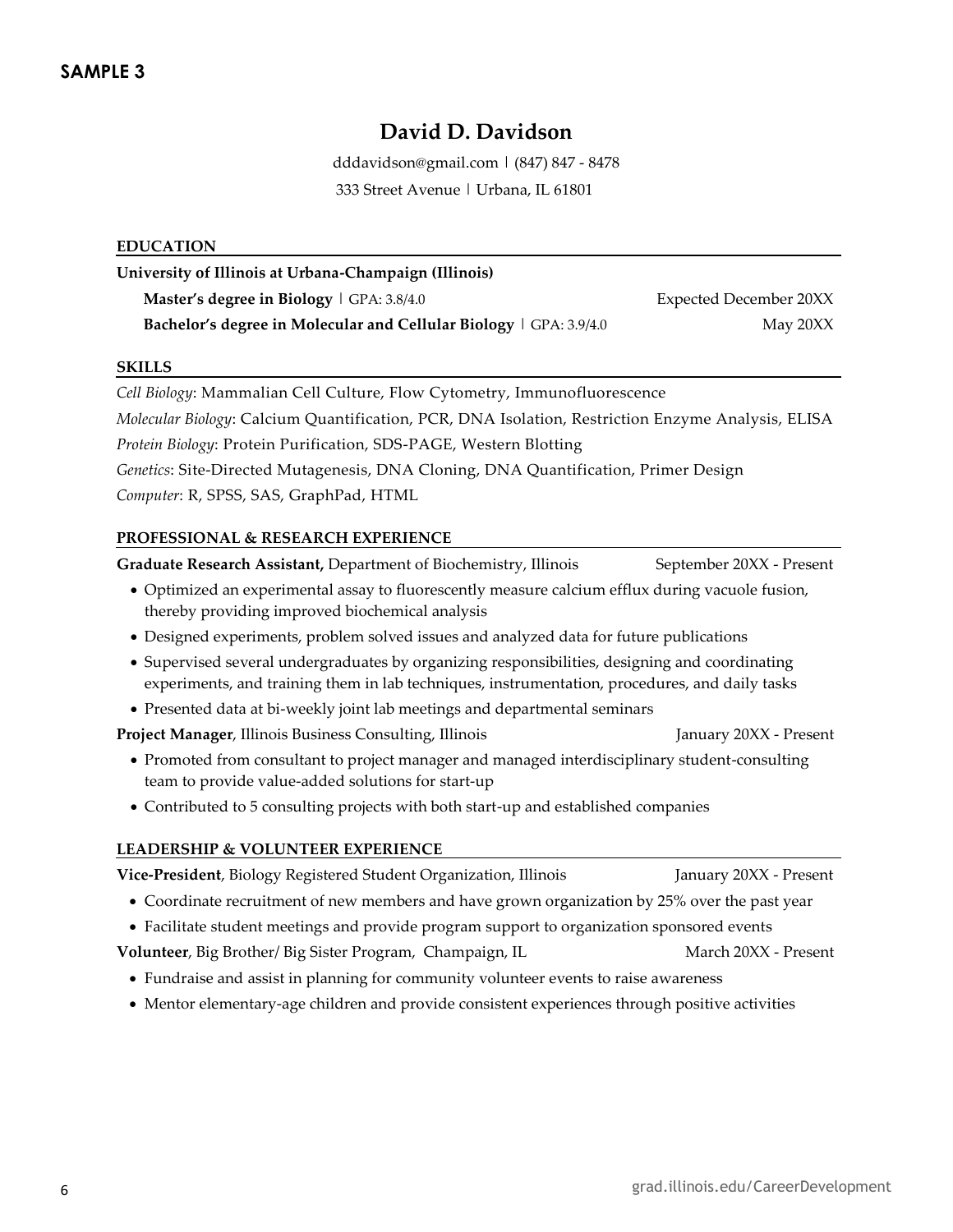## **Emma S. Lee, PhD**

emmaslee@gmail.com | (217) 222 - 2222

## **SUMMARY**

- Biochemist with 5 years of experience managing multiple interdisciplinary research projects
- Experienced and effective writer and public speaker with ability to present complex scientific material in a clear and succinct manner

| <b>EDUCATION</b>                                                                                                                                                                                                                                                                                                                                                                                                                                                                                                                                                                                                                                                                                                                                               |                |
|----------------------------------------------------------------------------------------------------------------------------------------------------------------------------------------------------------------------------------------------------------------------------------------------------------------------------------------------------------------------------------------------------------------------------------------------------------------------------------------------------------------------------------------------------------------------------------------------------------------------------------------------------------------------------------------------------------------------------------------------------------------|----------------|
| Doctor of Philosophy in Biochemistry<br>University of Illinois at Urbana-Champaign (Illinois)                                                                                                                                                                                                                                                                                                                                                                                                                                                                                                                                                                                                                                                                  | 20XX           |
| Thesis Title: Topic related to Biochemistry<br>Advisor: Dr. Phil O. Sophy                                                                                                                                                                                                                                                                                                                                                                                                                                                                                                                                                                                                                                                                                      |                |
| <b>Master of Science in Biology</b><br>University of Florida, Gainesville, FL (UF)                                                                                                                                                                                                                                                                                                                                                                                                                                                                                                                                                                                                                                                                             | 20XX           |
| Thesis Title: Topic related to Biology<br>Advisor: Dr. Matt D. Gree                                                                                                                                                                                                                                                                                                                                                                                                                                                                                                                                                                                                                                                                                            |                |
| <b>Bachelor of Science in Chemistry</b><br>Florida International University, Miami, FL (FIU)                                                                                                                                                                                                                                                                                                                                                                                                                                                                                                                                                                                                                                                                   | 20XX           |
| <b>RESEARCH EXPERIENCE</b>                                                                                                                                                                                                                                                                                                                                                                                                                                                                                                                                                                                                                                                                                                                                     |                |
| Postdoctoral Fellow, Department of Bioengineering, Illinois<br>• Awarded the Ruth L. Kirschstein National Research Service Award (Parent F32) to investigate<br>the use of hydrogel composites for brain tissue engineering<br>• Collaborate and coordinate with faculty, administrators, and students across departments to<br>conduct interdisciplinary research<br>• Advise and mentor several graduate students to ensure a strong understanding of concepts<br>and successful completion of experiments                                                                                                                                                                                                                                                   | 20XX - Present |
| <b>Graduate Research Assistant</b> , Department of Biochemistry, Illinois<br>• Planned and managed multiple research projects investigating the differentiation of<br>regenerative stem cells in planarians<br>• Research resulted in one published and one in preparation first author publications in<br>scientific journals and three poster presentations at national and international meetings<br>• Advised and mentored 3 graduate students, 5 undergraduate students, and numerous lab<br>rotation students<br>• Served on hiring committee for a Senior Staff Scientist and participated in selection and<br>interviewing processes<br>• Independently researched and wrote grant for Preliminary Examination after second year of<br>graduate school | 20XX - 20XX    |
| Graduate Research Assistant, Department of Biology, UF<br>• Investigated potential of transplantable stem cells to repair the brain after traumatic injury<br>Managed lab operations including equipment inventory, maintenance, purchasing, and<br>network administration                                                                                                                                                                                                                                                                                                                                                                                                                                                                                     | 20XX - 20XX    |
| <b>Undergraduate Research Assistant</b> , Department of Chemistry, FIU<br>• Investigated efficacy of novel synthetic ligands for the glutamatergic neurotransmitter<br>system in both healthy and diseased brain tissue<br>• Engaged in both in vitro and in vivo (mouse) studies                                                                                                                                                                                                                                                                                                                                                                                                                                                                              | 20XX - 20XX    |